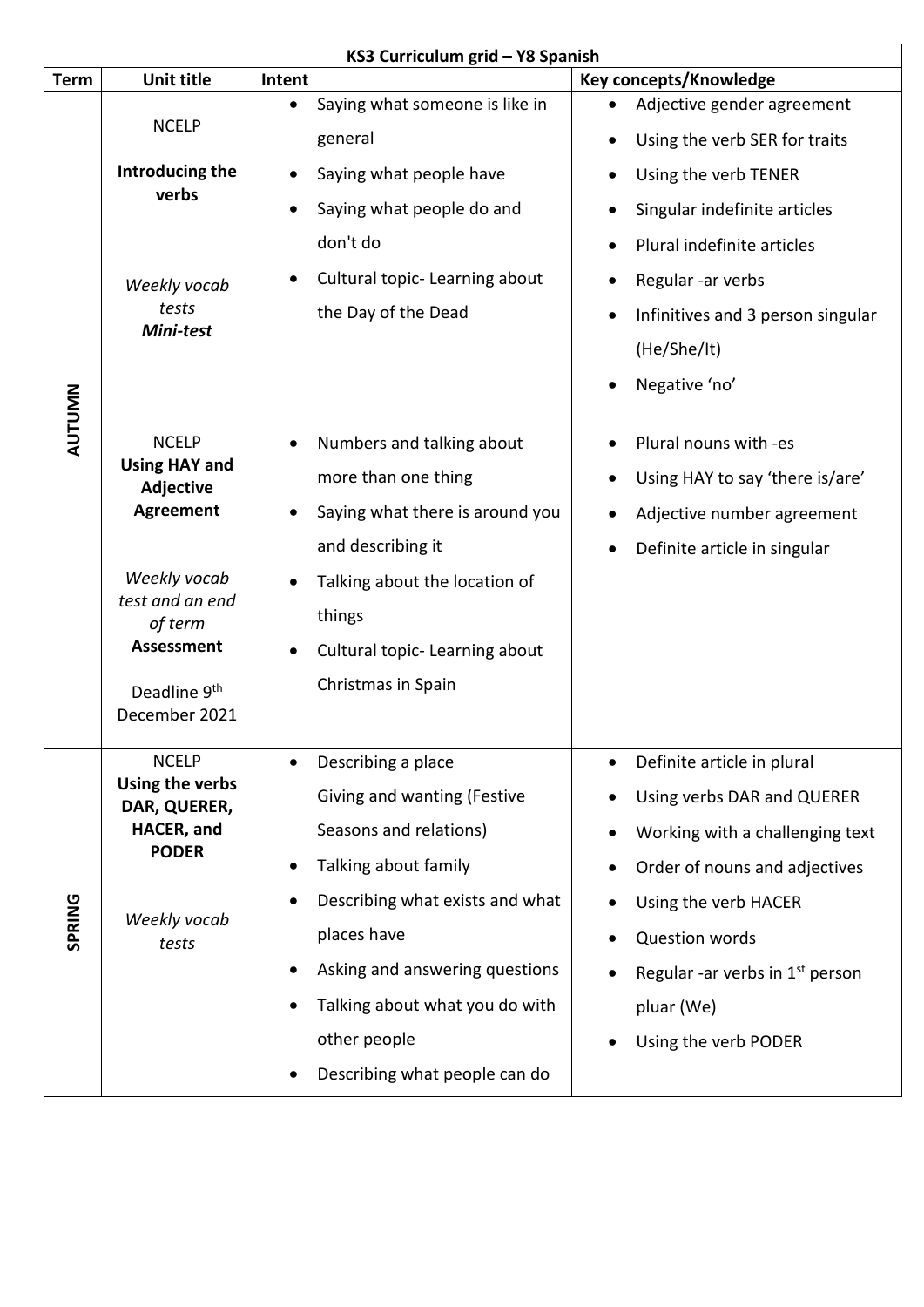|               | <b>NCELP</b>                                   |           | Describing what people can and   | Using the verb DEBER                         |
|---------------|------------------------------------------------|-----------|----------------------------------|----------------------------------------------|
|               | Using the verb<br><b>DEBER, ESTAR</b>          |           | must do                          | Using the verb ESTAR in 1st and              |
|               | and SER                                        |           | Places and locations             | 3 <sup>rd</sup> person plural (We/They) for  |
|               | Weekly vocab<br>tests and<br><b>Assessment</b> |           | Saying what people are like      | location                                     |
|               |                                                |           | today in general                 | Using the verb SER for                       |
|               |                                                | $\bullet$ | Describing activities            | state/mood vs traits                         |
|               | Deadline 3rd<br><b>March 2021</b>              |           | Describing what people do        | Using regular -ar verbs in 3rd               |
|               |                                                |           |                                  | person plural in the present tense           |
|               |                                                |           |                                  | Introduction to regular -er and -ir          |
|               |                                                |           |                                  | verbs-3 <sup>rd</sup> person singular in the |
|               |                                                |           |                                  | present tense                                |
|               | <b>NCELP</b>                                   |           | Describing what people do        | Regular -er and -ir verbs 1st, 2nd           |
|               | -ER and -IR verbs<br>in the present<br>tense   | $\bullet$ | Describing people and            | and 3rd person singular and 3rd              |
|               |                                                |           | possessions                      | person plural in the present tense           |
|               | <b>Introducing - AR</b><br>in the past tense   |           | Describing when and where        | Possession pronouns                          |
|               |                                                |           | people go                        | Using the verbs IR                           |
|               | Weekly vocab<br>tests and                      |           | Describing future plans          | -ar verbs in the preterite (past)            |
|               |                                                |           | Describing events in the past    | tens in the $1st$ and $2nd$ person           |
|               |                                                |           | and present (Travel)             | <b>Revisiting SER and ESTAR</b>              |
|               |                                                |           | Comparing past experiences       | Using the verb HACER                         |
|               |                                                |           | Talking about people and places  |                                              |
|               |                                                |           | now vs in general                |                                              |
| <b>SUMMER</b> |                                                | $\bullet$ | Comparing what you and           |                                              |
|               |                                                |           | someone else (we) do             |                                              |
|               |                                                |           |                                  |                                              |
|               | <b>NCELP</b>                                   |           | Describing what different        | Using subject pronouns                       |
|               | <b>Revisiting the</b><br>verbs                 |           | people do                        | <b>Revisiting PODER</b>                      |
|               | PODER/TENER/<br><b>QUERER/DAR</b>              |           | Asking what people can and       | Revisiting -ir verbs I the $1st$ person      |
|               |                                                |           | must do (in class)               | plural vs 3 <sup>rd</sup> person plural      |
|               | Weekly vocab                                   |           | Describing what you and          | Revisiting the verb TENER,                   |
|               | tests                                          |           | someone else (we) do             | QUERER, and DAR                              |
|               | <b>Assessment</b>                              |           | (Parties and celebrations)       | Idiomatic uses with TENER and                |
|               |                                                |           | Describing events in the present | <b>DAR</b>                                   |
|               | <b>Deadline</b><br>30 <sup>th</sup> June 2021  |           | and past (At school)             | Revisiting the verb IR                       |